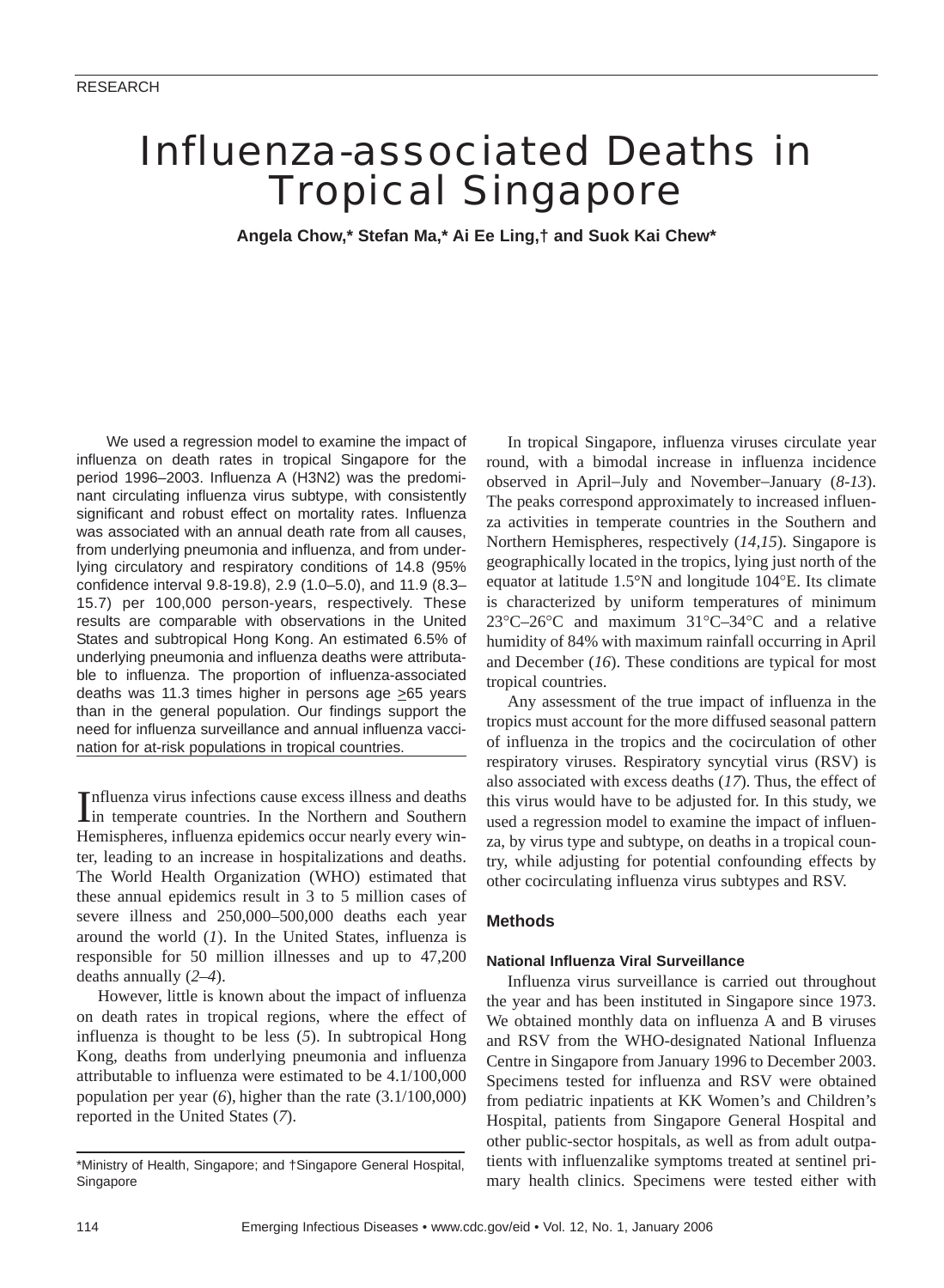informed consent from patients for diagnostic purposes or as part of epidemiologic surveillance provided for by the Infectious Diseases Act.

RSV was detected by immunofluorescence tests and virus isolation. Influenza viruses were identified by direct antigen detection with immunofluorescence techniques, serologic tests with complement fixation, and virus isolation. To isolate influenza viruses, respiratory specimens were added to primary cynomolgus monkey kidney tissue cultures, which were rolled at 33°C and observed daily for cytopathic effects. If no effect was observed, the HeLa tubes were passaged blind at weekly intervals, and monkey kidney tissue cultures were tested for hemadsorption with guinea pig erythrocytes. Specimens were discarded after 4 weeks if negative. Influenza virus isolates were subsequently confirmed by immunofluorescence and typed by hemagglutination-inhibition tests using strain-specific antisera provided by the WHO Collaborating Centre for Influenza at the Centers for Disease Control and Prevention, Atlanta, Georgia, USA.

The National Influenza Center provided aggregated data for this study, i.e., monthly numbers of total respiratory specimens tested for influenza virus, positive influenza test results, and influenza virus isolates by subtype, as well as monthly RSV data. As the study spanned 8 years, we anticipated that positive results could be affected by changes in the number of tests performed. Therefore, we opted to use the monthly proportion of positive test results for a specific virus (with the respective monthly number of specimens tested for the specific virus as the denominator) as our indicator variable for virus activity, instead of monthly positive counts.

#### **Mortality Data**

National mortality data were obtained from the Registry of Births and Deaths. Under the Registration of Births and Deaths Act, all deaths occurring within Singapore and its territorial waters are required to be registered within 3 days of the occurrence. Each death was categorized according to the International Classification of Diseases, 9th Revision (ICD-9) codes. In this study, death records were aggregated according to month of death from January 1996 through December 2003. Three death outcomes were analyzed: underlying pneumonia and influenza (P&I) deaths (ICD-9: 480−487), underlying circulatory and respiratory (C&R) deaths (ICD-9: 390−519), and allcause deaths (ICD-9: 000−999).

#### **Statistical Methods**

We first applied 6 negative binomial regression models (*18*) to the monthly number of deaths and monthly proportions of positive influenza virus and RSV tests, to examine the relationships between mortality and the respiratory viruses (namely, models 1−6). Details of the models are shown in the Appendix. We then used the full model (model 6) to obtain the relative risks (RR) of death (and 95% confidence interval [CI]) from influenza A, A (H3N2), A (H1N1), and B viruses, as well as RSV, for each of the 3 mortality categories (i.e., all-cause, underlying P&I, and underlying C&R deaths). We also attempted to estimate the excess number of deaths from the viruses.

Apart from accounting for possible overdispersion of the data in the models, the models also adjusted for potential confounding factors, including the number of days in each month, linear and squared term of time trend, seasonality (3−4 pairs of sine and cosine terms, allowing for 3 to 4 cycles per year to capture the main seasonal variations per year), temperature, and relative humidity. Linear and squared terms of time trend were included to capture secular trends, including population growth, changes in completeness of ICD coding, and changes in diagnostic methods. For each model, residuals were examined for discernible patterns and autocorrelation by means of residual plots and partial autocorrelation function plots. Since the unit of analysis was the calendar month, the lag effects of influenza and other covariates were not necessarily taken into account.

We estimated the influenza-associated mortality fraction by dividing the number of excess deaths (the difference between observed and expected deaths) by the number of observed deaths, when the proportion of positive influenza results was set to 0 in model 6. The 95% CI for each estimated fraction was obtained by using the bootstrap resampling method with 1,000 bootstrap resamples (*19*). The number of excess deaths attributable to influenza was then derived by multiplying the total number of deaths in each mortality category by the respective influenza-associated mortality fraction (*6,20*). We also derived the excess mortality rate per 100,000 person-years by dividing the number of excess deaths during the study period by the sum of the annual midyear population for the entire 8-year period. All analyses were performed by using S-Plus 6.0 Professional Release 2 software (Insightful Corporation, Seattle, WA, USA).

## **Results**

From January 1996 to December 2003, 57,060 specimens were tested for influenza virus, and 51,370 were tested for RSV. The volume of tests performed was noticeably lower in the first 2 years and in the last year of the study (Table 1). There were 9,103 positive results for RSV and 3,829 positive results for influenza. The annual mean number of tests positive for influenza A was 5.8% (range 2.6%−9.5%) and for influenza B, 0.9% (range 0.4%− 1.6%). Annually, influenza A (H3N2) was the predominant influenza virus subtype in circulation. During the study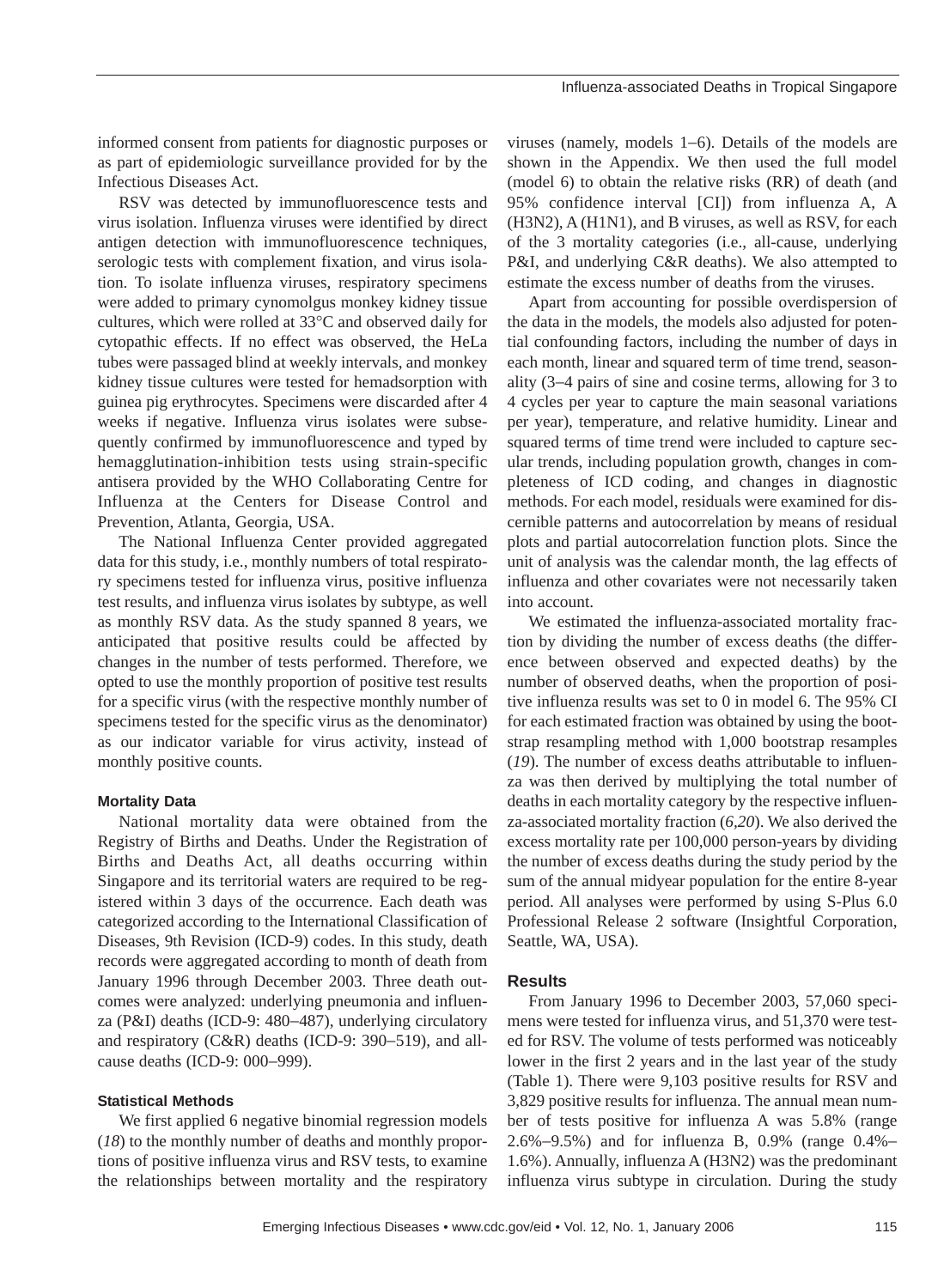### RESEARCH

|      | Influenza virus            |                                               |                                               |                            |                                      |                                      |                            |                                       |
|------|----------------------------|-----------------------------------------------|-----------------------------------------------|----------------------------|--------------------------------------|--------------------------------------|----------------------------|---------------------------------------|
|      | Influenza type*            |                                               |                                               | Influenza A subtypet       |                                      |                                      | <b>RSV</b>                 |                                       |
| Year | No.<br>specimens<br>tested | Influenza<br>A-positive test<br>results $(%)$ | Influenza<br>B-positive test<br>results $(%)$ | No.<br>specimens<br>tested | A<br>(H1N1)-positive<br>isolates (%) | A<br>(H3N2)-positive<br>isolates (%) | No.<br>specimens<br>tested | Total positive<br>test results<br>(%) |
| 1996 | 5.140                      | 132(2.6)                                      | 47(0.9)                                       | 924                        | 1(0.1)                               | 15(1.6)                              | 4.249                      | 868 (20.4)                            |
| 1997 | 5,255                      | 208(4.0)                                      | 39(0.7)                                       | 1.041                      | 9(0.9)                               | 17(1.6)                              | 4.441                      | 902(20.3)                             |
| 1998 | 8.934                      | 817(9.1)                                      | 120(1.3)                                      | 941                        | 3(0.3)                               | 40(4.3)                              | 7.573                      | 1,683 (22.2)                          |
| 1999 | 7.548                      | 714(9.5)                                      | 74 (1.0)                                      | 1,001                      | 1(0.1)                               | 99(9.9)                              | 6,915                      | 1,004(14.5)                           |
| 2000 | 7.716                      | 397(5.1)                                      | 122(1.6)                                      | 974                        | 34(3.5)                              | 61(6.3)                              | 7.094                      | 1,425 (20.1)                          |
| 2001 | 8,171                      | 300(3.7)                                      | 76 (0.9)                                      | 1,023                      | 33(3.2)                              | 44(4.3)                              | 7,445                      | 1,415 (19.0)                          |
| 2002 | 8,317                      | 274(3.3)                                      | 34(0.4)                                       | 897                        | 3(0.3)                               | 58(6.5)                              | 7,840                      | 1,128 (14.4)                          |
| 2003 | 5.979                      | 454 (7.9)                                     | 21(0.4)                                       | 1.130                      | 6(0.5)                               | 121 (10.7)                           | 5,813                      | 678 (11.7)                            |
| Mean | 7,133                      | 412(5.8)                                      | 67(0.9)                                       | 991                        | 11(1.1)                              | 57(5.7)                              | 6,421                      | 1,138 (17.8)                          |

Table 1. Annual influenza virus and respiratory syncytial virus (RSV) surveillance data, Singapore, 1996–2003

\*Respiratory specimens were tested for influenza by virus isolation, direct antigen detection, and serologic tests. †Influenza A isolates obtained from virus isolation were subtyped by using strain-specific antisera from the Centers for Disease Control and Prevention,

Atlanta, GA, USA.

period, peaks in influenza A (H3N2) were observed from December 1998 to January 1999 (the predominant circulating strain was A/Sydney/5/97), December 2000 to January 2001 (A/Moscow/10/99), December 2002 to January 2003 (A/Moscow/10/99), and October–November 2003 (A/Fujian/411/2002). Smaller peaks were noted in April−July in 1996, 1997, 1998, and 2002, and from September to November in 1999 and 2003.

During the 8-year period, an annual mean of 15,616 deaths (range 15,301−16,024) occurred in Singapore. An average of 1,798 (range 1,545−2,340) underlying P&I deaths and 8,237 (range 7,833−8,715) underlying C&R deaths occurred each year (Table 2).

The Figure shows the temporal trends for death outcomes as well as influenza virus and RSV activities. Peaks in monthly influenza A viruses corresponded very well with peaks in monthly all-cause deaths, underlying P&I deaths, and underlying C&R deaths.

We tested the Spearman rank correlations between influenza and RSV, and meteorologic variables. Influenza A positivity (Spearman correlation  $[r] = 0.25$ ) was weakly correlated with relative humidity. However, temperature (r  $= -0.71$ ) was highly correlated with relative humidity. The influenza A (H3N2) subtype had a high correlation with influenza A  $(r = 0.75)$  (data not shown).

The relationship between deaths and each respiratory virus (influenza A, influenza B, and RSV) was examined by using a stepwise sequential approach (Table 3), i.e., first fitting each of the viruses into separate models (models 1–3), then adjusting for 1 of the other 2 viruses (models 4, 5), and finally, adjusting for all viruses in a single model (model 6). Furthermore, potential confounding factors were adjusted for and included in each model.

Influenza A had significant and robust effects on monthly all-cause deaths (RR 1.05 for each 10% change in positive test results, without adjusting for influenza B virus, RSV, and other potential confounding factors; vs. RR 1.05, after adjusting for influenza B, RSV, and other confounding factors), underlying P&I (RR 1.12 vs. RR 1.13), and underlying C&R (1.08 vs. 1.09) deaths.

In Table 4, we used model 6 (as described in Table 3) to further explore the association between influenza A virus subtypes and the 3 death outcomes. We replaced influenza A variable with influenza A subtypes and adjusted for influenza B virus, RSV, and other confounding factors. Only influenza A (H3N2) had significant (all p values <0.001) effects on all-cause deaths (RR 1.04 for each 10% change in positive test results, 95% CI 1.02−1.05), underlying C&R deaths (1.05, 1.04−1.07), and underlying P&I deaths (1.08, 1.04−1.12).

| Table 2. Annual deaths in Singapore, 1996–2003* |                                               |                                                 |                                      |  |  |
|-------------------------------------------------|-----------------------------------------------|-------------------------------------------------|--------------------------------------|--|--|
| Year                                            | No. underlying P&I deaths<br>(ICD-9: 480-487) | No. underlying C&R deaths<br>$(ICD-9: 390-519)$ | All-cause deaths<br>(ICD-9: 000-999) |  |  |
| 1996                                            | 1,690                                         | 8.420                                           | 15,569                               |  |  |
| 1997                                            | 1.551                                         | 8.065                                           | 15,301                               |  |  |
| 1998                                            | 1.781                                         | 8.286                                           | 15.649                               |  |  |
| 1999                                            | 1.640                                         | 8,169                                           | 15.513                               |  |  |
| 2000                                            | 1.795                                         | 8,253                                           | 15.691                               |  |  |
| 2001                                            | 1.545                                         | 7,833                                           | 15,368                               |  |  |
| 2002                                            | 2.077                                         | 8.158                                           | 15,811                               |  |  |
| 2003                                            | 2.340                                         | 8.715                                           | 16.024                               |  |  |

\*P&I, pneumonia and influenza; C&R, circulatory and respiratory; ICD-9, International Classification of Diseases, 9th Revision.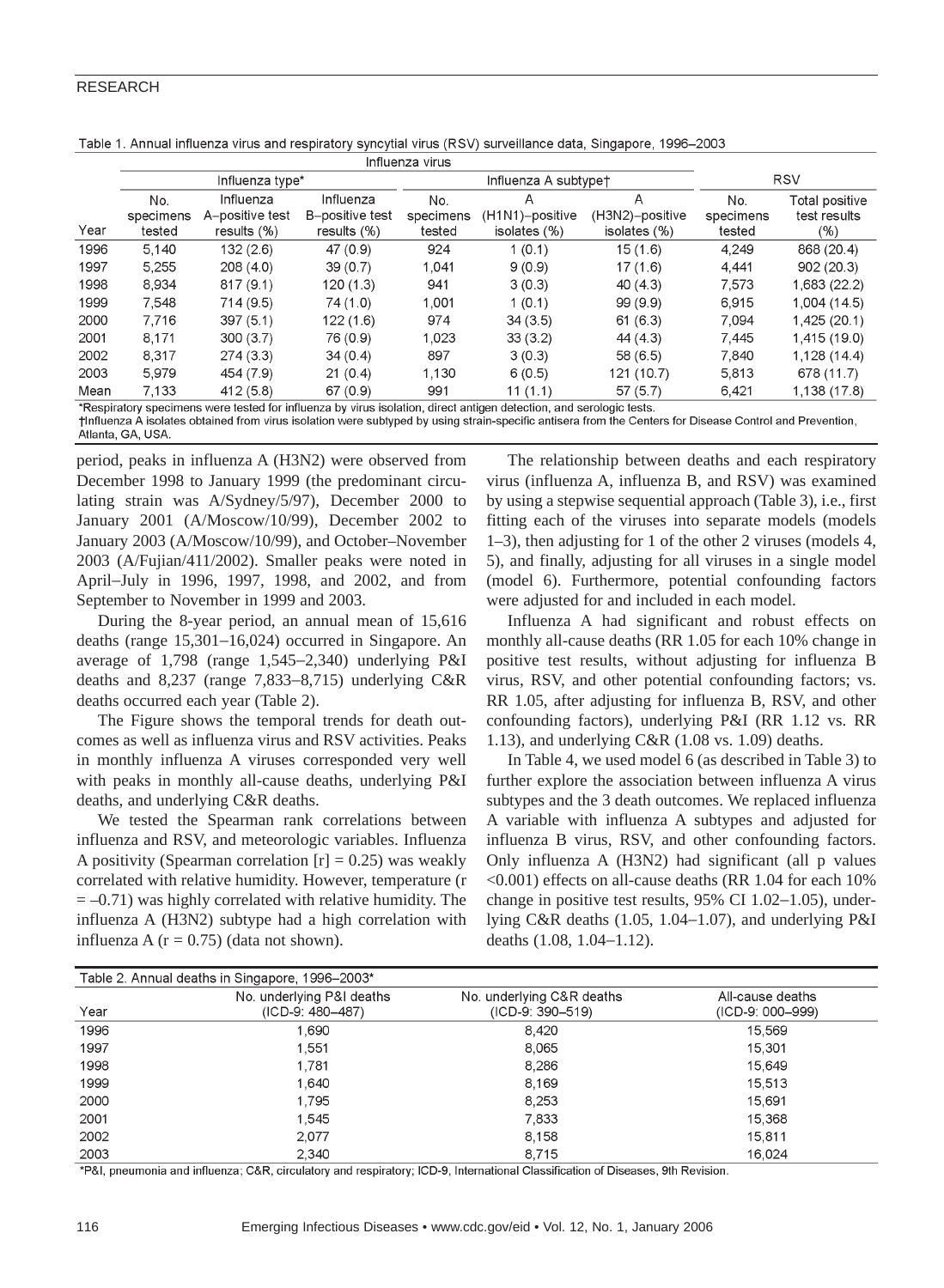

Figure. Temporal trends in the positivity of specific respiratory viruses (influenza A, influenza B, and respiratory syncytial virus [RSV]) and the number of all-cause deaths (A), underlying pneumonia and influenza (P&I) deaths (B), and underlying circulatory and respiratory (C&R) deaths (C), January 1996–December 2003; +ve%, percent positive.

Influenza B also had a significant effect on underlying C&R deaths (RR 1.01 for each 1% change in positive test results, 95% CI 1.00−1.03, p = 0.037) and all-cause deaths (1.01, 1.00−1.02, p = 0.008), but not on underlying P&I deaths ( $p = 0.878$ ). RSV had no observable impact on all 3

death categories analyzed (RR range 1.00−1.01 for each 10% change in positive test results, p>0.099) (Table 4).

Next, we used the full model to quantify the excess deaths attributable to influenza throughout the year. For deaths from all causes, we estimated an annual mean of

| Table 3. Adjusted risk ratios* and p values for each 10% change in positive influenza A and RSV test results, and for each 1% change<br>in positive influenza B† virus test results, 1996–2003‡ |                                       |                                |                                |                                |                                |                                |  |  |
|-------------------------------------------------------------------------------------------------------------------------------------------------------------------------------------------------|---------------------------------------|--------------------------------|--------------------------------|--------------------------------|--------------------------------|--------------------------------|--|--|
| Mortality                                                                                                                                                                                       | Adjusted risk ratio (95% CI), p value |                                |                                |                                |                                |                                |  |  |
| outcome/<br>risk factor                                                                                                                                                                         | Model 1§                              | Model 2                        | Model 3                        | Model 4                        | Model 5                        | Model 6                        |  |  |
| All-cause deaths                                                                                                                                                                                |                                       |                                |                                |                                |                                |                                |  |  |
| Influenza A                                                                                                                                                                                     | $1.05(1.04 - 1.06)$ ,<br>0.000        |                                |                                | $1.05(1.04 - 1.06)$<br>0.000   | $1.05(1.04 - 1.06)$<br>0.000   | $1.05(1.04 - 1.06)$ ,<br>0.000 |  |  |
| Influenza B                                                                                                                                                                                     |                                       | $1.01(1.00 - 1.02)$ ,<br>0.173 |                                | $1.01(1.01 - 1.02)$ ,<br>0.001 |                                | $1.01(1.01 - 1.02)$ ,<br>0.001 |  |  |
| <b>RSV</b>                                                                                                                                                                                      |                                       |                                | $1.00(0.99 - 1.00)$ ,<br>0.810 |                                | $1.00(1.00-1.01)$ ,<br>0.254   | $1.00(1.00 - 1.01)$ ,<br>0.159 |  |  |
| Underlying P&I deaths                                                                                                                                                                           |                                       |                                |                                |                                |                                |                                |  |  |
| Influenza A                                                                                                                                                                                     | $1.12(1.08 - 1.16)$ ,<br>0.000        |                                |                                | $1.12(1.08 - 1.16)$ ,<br>0.000 | $1.13(1.09 - 1.17)$ ,<br>0.000 | $1.13(1.09 - 1.17)$ ,<br>0.000 |  |  |
| Influenza B                                                                                                                                                                                     |                                       | $0.99(0.96 - 1.02)$ ,<br>0.389 |                                | $1.00(0.94 - 1.03)$ ,<br>0.994 |                                | $1.00(0.98 - 1.03)$ ,<br>0.872 |  |  |
| <b>RSV</b>                                                                                                                                                                                      |                                       |                                | $1.01(0.99 - 1.02)$ ,<br>0.342 |                                | $1.03(1.00-1.02)$ ,<br>0.022   | $1.01(1.00 - 1.02)$ ,<br>0.021 |  |  |
| Underlying C&R deaths                                                                                                                                                                           |                                       |                                |                                |                                |                                |                                |  |  |
| Influenza A                                                                                                                                                                                     | 1.08 (1.06-1.10),<br>0.000            |                                |                                | $1.08(1.07 - 1.10)$ ,<br>0.000 | $1.08(1.06 - 1.11),$<br>0.000  | $1.09(1.07 - 1.11)$ ,<br>0.000 |  |  |
| Influenza B                                                                                                                                                                                     |                                       | $1.01(0.99 - 1.02)$ ,<br>0.360 |                                | $1.02(1.01 - 1.03)$ ,<br>0.004 |                                | $1.02(1.01 - 1.03)$ ,<br>0.002 |  |  |
| <b>RSV</b>                                                                                                                                                                                      |                                       |                                | $1.00(0.99 - 1.01)$ ,<br>0.686 |                                | $1.01(1.00-1.01)$<br>0.025     | $1.01(1.00 - 1.01)$<br>0.011   |  |  |

\*Risk ratio estimates (95% confidence intervals) of each death category were adjusted for number of days in each month, linear and squared time trends, seasonal patterns, temperature and relative humidity; -, risk factor was not included in model.

+Each 1% change was used for influenza B because of the small range of positive influenza B test results.

‡CI, confidence interval; RSV, respiratory syncytial virus; P&I, pneumonia and influenza; C&R, circulatory and respiratory.

§Negative binomial regression models. Model 1, death outcome = influenza A + confounders; model 2, death outcome = influenza B (FluB) + confounders; model 3, death outcome = RSV + confounders; model 4, death outcome = model 1 + FluB; model 5, death outcome = model 1 +RSV; model 6, death outcome = model 4 + RSV.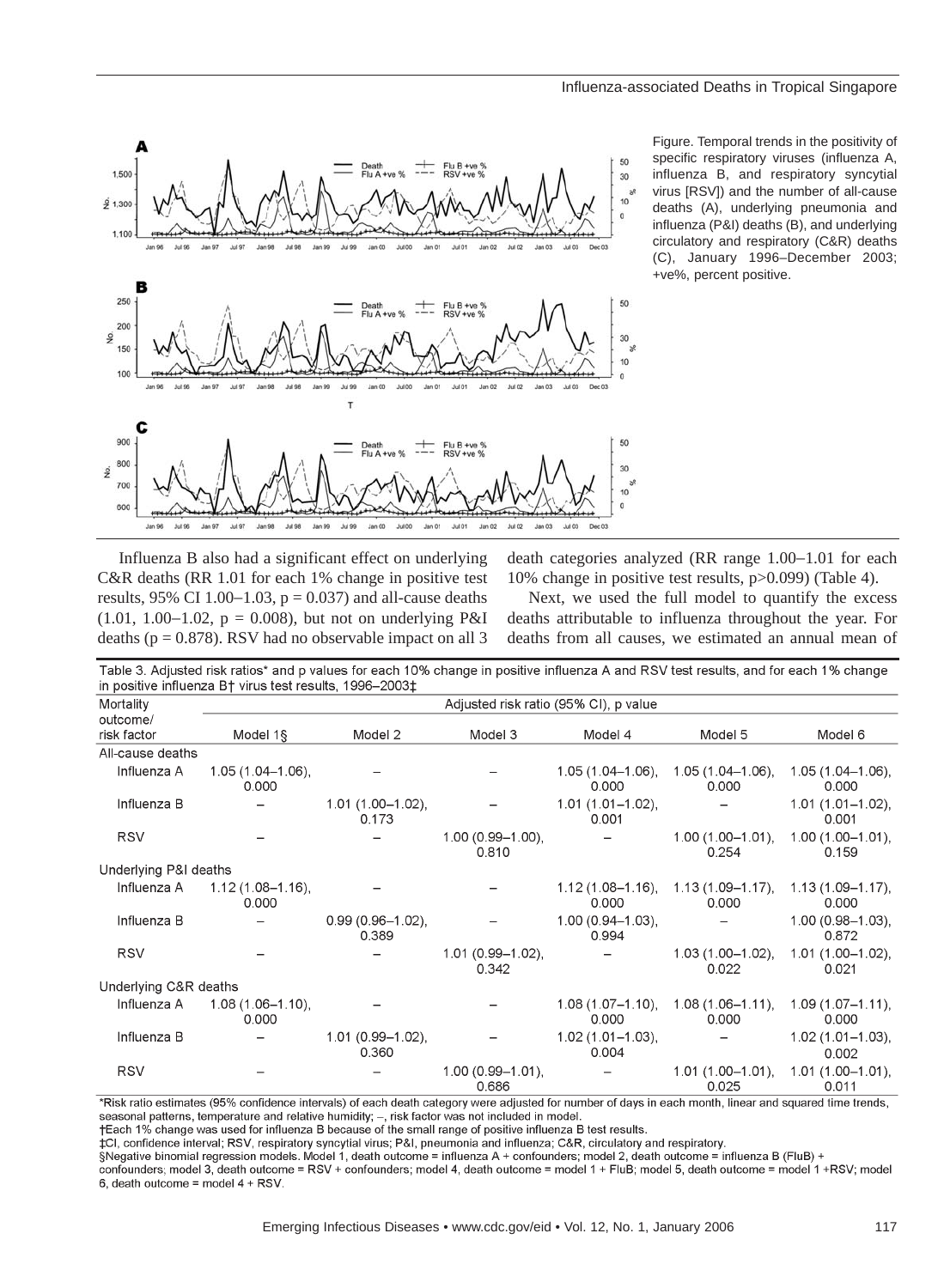### RESEARCH

Table 4. Association between influenza A virus subtypes and 3 death outcomes\*

|                                                                                                                                                                                                                                                                                      | Adjusted risk ratio (95% CI), p valuet |                         |                            |                         |  |  |
|--------------------------------------------------------------------------------------------------------------------------------------------------------------------------------------------------------------------------------------------------------------------------------------|----------------------------------------|-------------------------|----------------------------|-------------------------|--|--|
| Model 6 mortality outcome                                                                                                                                                                                                                                                            | Influenza A (H1N1)                     | Influenza A (H3N2)      | Influenza B                | <b>RSV</b>              |  |  |
| All-cause deaths                                                                                                                                                                                                                                                                     | 1.00 (0.96-1.04), 0.928                |                         | 1.01 (1.00-1.02), 0.178    | 1.00 (0.97-1.00), 0.824 |  |  |
|                                                                                                                                                                                                                                                                                      |                                        | 1.04 (1.02-1.05), 0.000 | 1.01 (1.00-1.02), 0.008    | 1.00 (1.00-1.01), 0.484 |  |  |
| Underlying P&I deaths                                                                                                                                                                                                                                                                | 1.00 (0.88-1.13), 0.993                |                         | $0.99(0.96 - 1.02), 0.409$ | 1.01 (0.99-1.02), 0.369 |  |  |
|                                                                                                                                                                                                                                                                                      |                                        | 1.08 (1.04-1.12), 0.000 | 1.00 (0.97-1.03), 0.878    | 1.01 (1.00-1.02), 0.099 |  |  |
| Underlying C&R deaths                                                                                                                                                                                                                                                                | 1.01 (0.95-1.08), 0.771                |                         | 1.01 (0.99-1.02), 0.343    | 1.00 (0.99-1.01), 0.626 |  |  |
|                                                                                                                                                                                                                                                                                      |                                        | 1.05 (1.04-1.07), 0.000 | 1.01 (1.00-1.03), 0.037    | 1.00 (1.00-1.01), 0.166 |  |  |
| *CI, confidence interval; RSV, respiratory syncytial virus; P&I, pneumonia and influenza; C&R, circulatory and respiratory.<br>track ratio estimates (95% confidence intervals) of each death category were adjusted for number of days in each month linear and squared time trends |                                        |                         |                            |                         |  |  |

seasonal patterns, temperature, and relative humidity; –, risk factor was not included in the model.

588 influenza-associated deaths (Table 5), representing 3.8% of total deaths. The mean annual estimates of deaths from underlying P&I and C&R associated with influenza were 116 and 475, respectively, representing 6.5% and 5.8% of such deaths.

We observed that the proportion of influenza-associated deaths was higher among the elderly. The annual influenza-associated proportion of deaths from all causes was 11.3 times higher in persons age  $\geq 65$  years (167.8/100,000 person-years) than in the general population (14.8/100,000). For influenza-associated underlying P&I deaths, the annual death rate in those  $\geq 65$  years (46.9/100,000) was 16.2 times higher than those in the general population (2.9/100,000) (Table 5).

Table 6 compares the excess deaths observed in our study with that derived from studies in a subtropical and temperate country (*6,7*). While we observed a smaller overall impact for all ages than that reported in Hong Kong (*6*) and the United States (*7*), we noted a higher proportion of influenza-associated deaths among the elderly in Singapore.

## **Discussion**

To our knowledge, our findings are the first to demonstrate that influenza activity is associated with excess deaths in a tropical country. Our estimates of annual influenza-associated all-cause deaths, underlying P&I deaths, and underlying C&R deaths in Singapore were 14.8, 2.9, and 11.9 per 100,000 person-years, respectively. This finding would translate to an estimated 588 deaths (3.8% of total deaths) due to influenza annually, which is comparable to the proportion of deaths observed in subtropical Hong Kong (*6*) and in the United States (7), a temperate country.

Our estimate of 46.9 underlying P&I deaths per 100,000 persons age  $\geq 65$  years each year is lower than the estimate of a local study (*21*). However, that study acknowledged a possible overestimation of the incidence of influenza in the elderly. Moreover, their estimates were based on the assumption that 40% of P&I deaths were associated with influenza, which was a figure derived from external data from temperate countries. This figure far exceeds our estimate of 6.5% of underlying P&I deaths attributable to influenza. In Hong Kong (*6*) and the United States (*7*), influenza-associated deaths represented 7.4% and 9.8% of underlying P&I deaths, respectively.

In Singapore, we observed that the influenza-associated proportion of deaths was highest in persons  $\geq 65$  years. Again, this finding is consistent with those in the United States where 90% of influenza-associated deaths occurred among the elderly (*7*). In this population, we estimated an annual number of excess deaths per 100,000 population of

| Table 5. Estimated influenza-associated excess deaths in Singapore, 1996–2003 |                                                   |                                                  |                                                        |  |  |
|-------------------------------------------------------------------------------|---------------------------------------------------|--------------------------------------------------|--------------------------------------------------------|--|--|
| Mortality outcome/age group (y)                                               | Deaths (%) associated with<br>influenza (95% CI)* | No. excess deaths per year<br>$(95% \text{ Cl})$ | Excess mortality rate/100,000<br>person-years (95% CI) |  |  |
| All-cause deaths                                                              |                                                   |                                                  |                                                        |  |  |
| All ages                                                                      | $3.8(2.5 - 5.0)$                                  | 588 (396-782)                                    | 14.8 (9.8-19.8)                                        |  |  |
| >65                                                                           | $4.2(2.7-5.6)$                                    | 421 (273-571)                                    | 167.8 (107.0-229.5)                                    |  |  |
| $20 - 64$                                                                     | $2.3(0.9 - 3.7)$                                  | 114 (42-186)                                     | $4.2(1.6-6.8)$                                         |  |  |
| Underlying pneumonia and influenza<br>deaths                                  |                                                   |                                                  |                                                        |  |  |
| All ages                                                                      | $6.5(2.2 - 10.5)$                                 | 116 (40-196)                                     | $2.9(1.0 - 5.0)$                                       |  |  |
| >65                                                                           | $7.7(3.5 - 11.7)$                                 | 118 (50-189)                                     | 46.9 (20.3-74.6)                                       |  |  |
| $20 - 64$                                                                     | $9.6(3.0 - 15.7)$                                 | $23(7-39)$                                       | $0.8(0.2-1.4)$                                         |  |  |
| Underlying circulatory and respiratory<br>deaths                              |                                                   |                                                  |                                                        |  |  |
| All ages                                                                      | $5.8(4.0 - 7.5)$                                  | 475 (324–629)                                    | $11.9(8.3 - 15.7)$                                     |  |  |
| >65                                                                           | $6.2(4.4 - 8.1)$                                  | 390 (270-512)                                    | 155.4 (108.8-203.0)                                    |  |  |
| $20 - 64$                                                                     | $4.6(2.5 - 6.7)$                                  | 88 (47-131)                                      | $3.2(1.7-4.8)$                                         |  |  |

\*CI. confidence interval.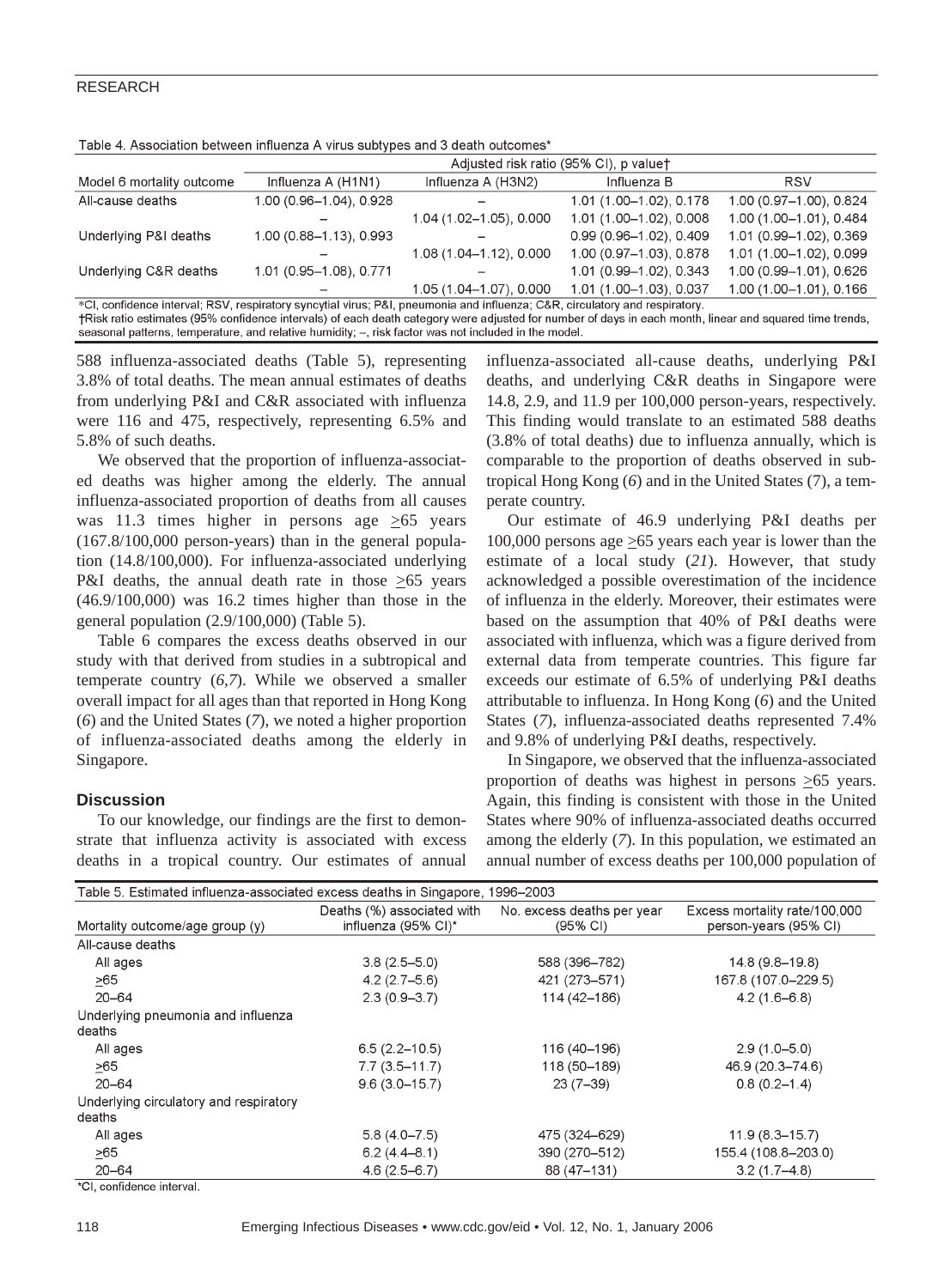## Influenza-associated Deaths in Tropical Singapore

|                          |                      | Table 0. Anniual innuenza-associated deaths in omgapore, riong Kong, and Onited Otates                                                                                                                                                                                                                                                                                                                                                                 |                                      |                                |                                  |
|--------------------------|----------------------|--------------------------------------------------------------------------------------------------------------------------------------------------------------------------------------------------------------------------------------------------------------------------------------------------------------------------------------------------------------------------------------------------------------------------------------------------------|--------------------------------------|--------------------------------|----------------------------------|
|                          |                      |                                                                                                                                                                                                                                                                                                                                                                                                                                                        | Influenza-associated mortality rate/ |                                |                                  |
| 100,000 person-years     |                      |                                                                                                                                                                                                                                                                                                                                                                                                                                                        |                                      |                                |                                  |
|                          |                      |                                                                                                                                                                                                                                                                                                                                                                                                                                                        |                                      | Underlying                     | Underlying                       |
|                          |                      |                                                                                                                                                                                                                                                                                                                                                                                                                                                        |                                      | pneumonia                      | circulatory and                  |
|                          |                      |                                                                                                                                                                                                                                                                                                                                                                                                                                                        |                                      | and influenza                  | respiratory                      |
| Author                   | Country              | Statistical method                                                                                                                                                                                                                                                                                                                                                                                                                                     | All-cause                            | deaths                         | deaths                           |
| Chow et al.              | Singapore            | Negative binomial regression model was used to<br>estimate mortality outcomes. The model was<br>developed by using monthly number of deaths<br>and monthly proportion of positive influenza test<br>results. Linear and nonlinear time trends, 3-4                                                                                                                                                                                                     | All ages: 14.8<br>>65 v: 167.8       | All ages: 2.9<br>$>65$ v: 46.9 | All ages: 11.9<br>$>65$ y: 155.4 |
|                          |                      | pairs of seasonality variables, monthly mean<br>temperature and relative humidity, and monthly<br>proportion of positive respiratory syncytial virus<br>(RSV) test results were included as covariates in<br>the model.                                                                                                                                                                                                                                |                                      |                                |                                  |
| Wong et al.<br>(6)       | Hong Kong            | Poisson regression model was used to estimate<br>mortality outcomes. The model was developed by<br>using weekly number of deaths and weekly<br>proportion of positive influenza test results.<br>Dummy variables for each year, 2 pairs of<br>seasonality variables, weekly mean temperature<br>and relative humidity, and weekly proportion of<br>positive RSV test results were included as<br>covariates in the model.                              | All ages: 16.4<br>≥65 y: 136.1       | All ages: 4.1<br>$>65$ y: 39.3 | All ages: 12.4<br>≥65 y: 102.0   |
| Thompson<br>et al. $(7)$ | <b>United States</b> | Age-specific Poisson regression models were<br>used to estimate mortality outcomes. Each model<br>was developed by using weekly number of deaths<br>for the specific age group and weekly proportion<br>of positive influenza test results. Age-specific<br>population size, linear and nonlinear time trends,<br>1 pair of seasonality variables, and weekly<br>proportion of positive RSV test results were<br>included as covariates in each model. | All ages: 19.6<br>>65 y: 132.5       | All ages: 3.1<br>$>65$ y: 22.1 | All ages: 13.8<br>$>65$ y: 98.3  |

#### Table 6. Annual influenza associated deaths in Singapere, Heng Keng, and United States

167.8 of all-cause deaths, 46.9 deaths from underlying P&I, and 155.4 deaths from underlying C&R attributable to influenza.

In fact, our estimates for influenza-associated deaths in persons age  $\geq 65$  years were consistently higher than those in Hong Kong and United States, for all 3 mortality outcomes. A possible reason could be the use of influenza vaccines among vulnerable elderly is higher in the United States and Hong Kong than in Singapore. Influenza vaccination for all persons age  $\geq 65$  years is a well-established recommendation of the Advisory Committee on Immunization Practice (ACIP) in the United States (*22*). Vaccine coverage among elderly persons  $(\geq 65 \text{ years})$  in the United States increased from 15% to 20% before 1980 to 65% in 2001 (*23*), and the national target of 60% coverage in this population has been achieved since 1997 (*24*). In Hong Kong, the use of vaccine has been limited (*25*). However, the vaccine has been recommended for institutionalized elderly since 1997, and the Department of Health has had a program to vaccinate this population since 1998 (*26*). In Singapore, influenza vaccine use has been low, and the mean annual quantity used in 2001–2002 was only  $\approx$ 20,000 doses (Ministry of Health, Singapore, unpub. data). The number of persons age  $\geq 65$  averaged ≈250,000 during that period (*27*). Even if all 20,000 vaccine doses had been given to this group of persons, vaccination coverage in the elderly would not have exceeded 8% per year.

Annual influenza vaccination for persons age  $\geq 65$  years has been recommended since September 2003 in Singapore by the National Expert Committee on Immunization. Influenza vaccine efficacy for preventing death among people  $\geq 65$  years was estimated to be 68% (*28*). In a recent study, vaccine effectiveness in those >75 years of age was found to be even greater (*29*). However, such studies have yet to be conducted in the tropics. We recommend a follow-up study to estimate the impact of vaccination on influenza-associated deaths in this age group in Singapore.

With regard to influenza subtypes, we note that most seasons in the United States were dominated by influenza A (H3N2) virus (*30*); the greatest number of influenzaassociated deaths were associated with influenza A (H3N2), followed by RSV, influenza B, and influenza A (H1N1) virus (*31*). Influenza A (H3N2) virus accounted for 60% and 77% of positive influenza isolates in the United States *(7*) and Hong Kong (*6*), respectively. Our findings were similar. Influenza A (H3N2) was the predominant virus subtype during our study period and had a consistently significant impact on all 3 categories of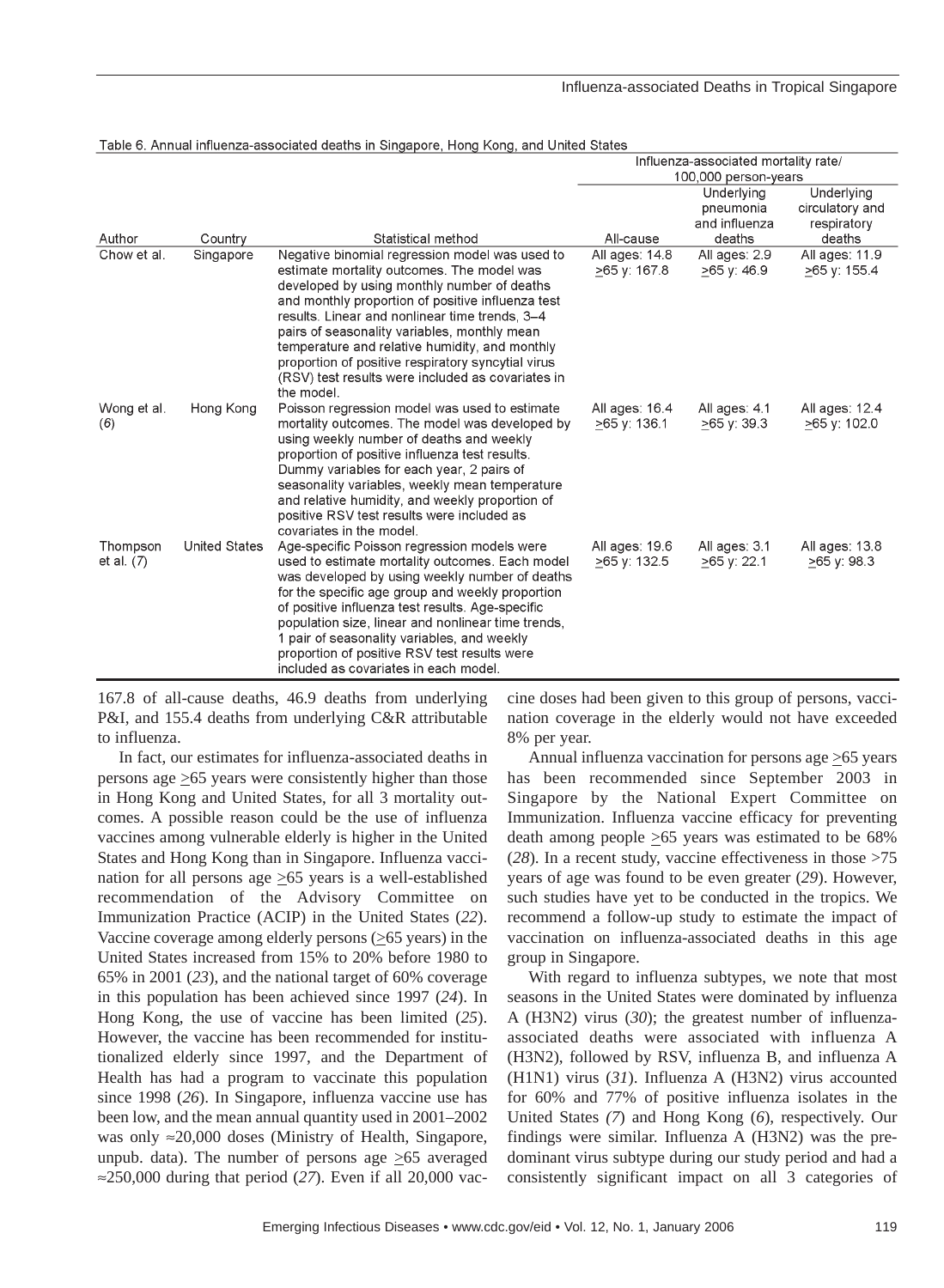#### RESEARCH

deaths. Although influenza B was noted to have significant effects on all-cause deaths and underlying C&R deaths, the magnitudes of RRs were relatively small (RR 1.00−1.01, for each 1% change in positive test results). In addition, influenza B virus did not have any significant and observable impact on underlying P&I deaths. We did not observe any significant impact from influenza A (H1N1) virus and RSV on all 3 outcomes.

One limitation of our study may have been that the effect of RSV could have been obscured when we analyzed data on all ages. This virus is known to predominately affect children <2 years of age (*8–10*), <5% of the population. However, this factor does not negate the main finding that influenza infections are associated with substantial disease in Singapore.

Studies suggest that global interhemispheric circulation of epidemics follows an irregular pathway with recurrent changes in the leading hemisphere (*32*). As a major travel hub with a high volume of travelers from both hemispheres, Singapore could be a sentinel for detecting changes in the circulating virus strain and contribute toward an understanding of influenza virus circulation pathways. The prevalence of influenza in Singapore illustrates the importance of improving worldwide coverage and quality of virologic and epidemiologic surveillance for influenza, as described in WHO's Global Agenda for Influenza Surveillance and Control (*33*).

Our findings have a few policy implications. First, they support the recent recommendation by the National Expert Committee on Immunization on annual influenza vaccination for elderly Singaporeans and for persons at high risk of having complications from influenza. Second, the finding that influenza infections account for substantial disease supports our continued investment in strengthening influenza surveillance in our country. Finally, the study provides justification for stockpiling antiviral drugs in our national influenza pandemic preparedness plan. An influenza pandemic can be expected to result in far higher attack and death rates (*34,35*) than currently observed. The extent of disease and economic impact caused by an influenza pandemic could be greatly reduced by the appropriate use of vaccines and antiviral drugs (*36*).

### **Conclusion**

In 2003, a new infectious disease, severe acute respiratory syndrome (SARS), emerged, which caused 238 cases and 33 deaths in Singapore (*37*). The SARS outbreak galvanized public health actions in surveillance and control. Surveillance and plans for containing a resurgence of SARS remain in place, in spite of the low risk of a recurrence. Influenza, in contrast, has caused an average of 588 excess deaths in Singapore annually. Influenza continues to cause an increasing amount of disease in Singapore, particularly in our rapidly aging population. However, available strategies in influenza prevention and control have yet to be optimized, largely because the true impact of influenza has been masked by the lack of a clear seasonal pattern in the tropics. The extent of the infection has remained largely unseen.

Our study is the first to show unequivocally that influenza has a significant impact on proportion of deaths in a tropical country like Singapore. The estimated excess deaths, while less than that observed in subtropical and temperate countries, still constitutes a substantial problem. As influenza-associated deaths are largely preventable through vaccination and the judicious use of antiviral drugs, our findings can influence the public health management of this disease.

Dr Chow is a public health physician and currently oversees the Communicable Diseases Surveillance Branch at Singapore's Ministry of Health. Her research interests include infectious disease epidemiology and public health surveillance.

## **Appendix**

We developed 6 negative binomial regression models to examine the relationships between proportion of deaths and the respiratory viruses, namely, influenza A virus, influenza B virus, and respiratory syncytial virus (RSV) (Table 3). The models were written as follows:

#### **Model 1**

Monthly number of deaths  $=$  monthly proportion of influenza A + number of days in each month + linear time trend + squared time trend  $+3-4$  pairs of seasonality variables  $+$  monthly mean temperature + monthly mean relative humidity

#### **Model 2**

Monthly number of deaths = monthly proportion of influenza B + number of days in each month + linear time trend + squared time trend  $+3-4$  pairs of seasonality variables  $+$  monthly mean temperature + monthly mean relative humidity

#### **Model 3**

Monthly number of deaths  $=$  monthly proportion of RSV  $+$ number of days in each month + linear time trend + squared time trend  $+3-4$  pairs of seasonality variables  $+$  monthly mean temperature + monthly mean relative humidity

#### **Model 4**

Monthly number of deaths  $=$  monthly proportion of influenza  $A +$  monthly proportion of influenza  $B +$  number of days in each month  $+$  linear time trend  $+$  squared time trend  $+$  3–4 pairs of seasonality variables + monthly mean temperature + monthly mean relative humidity